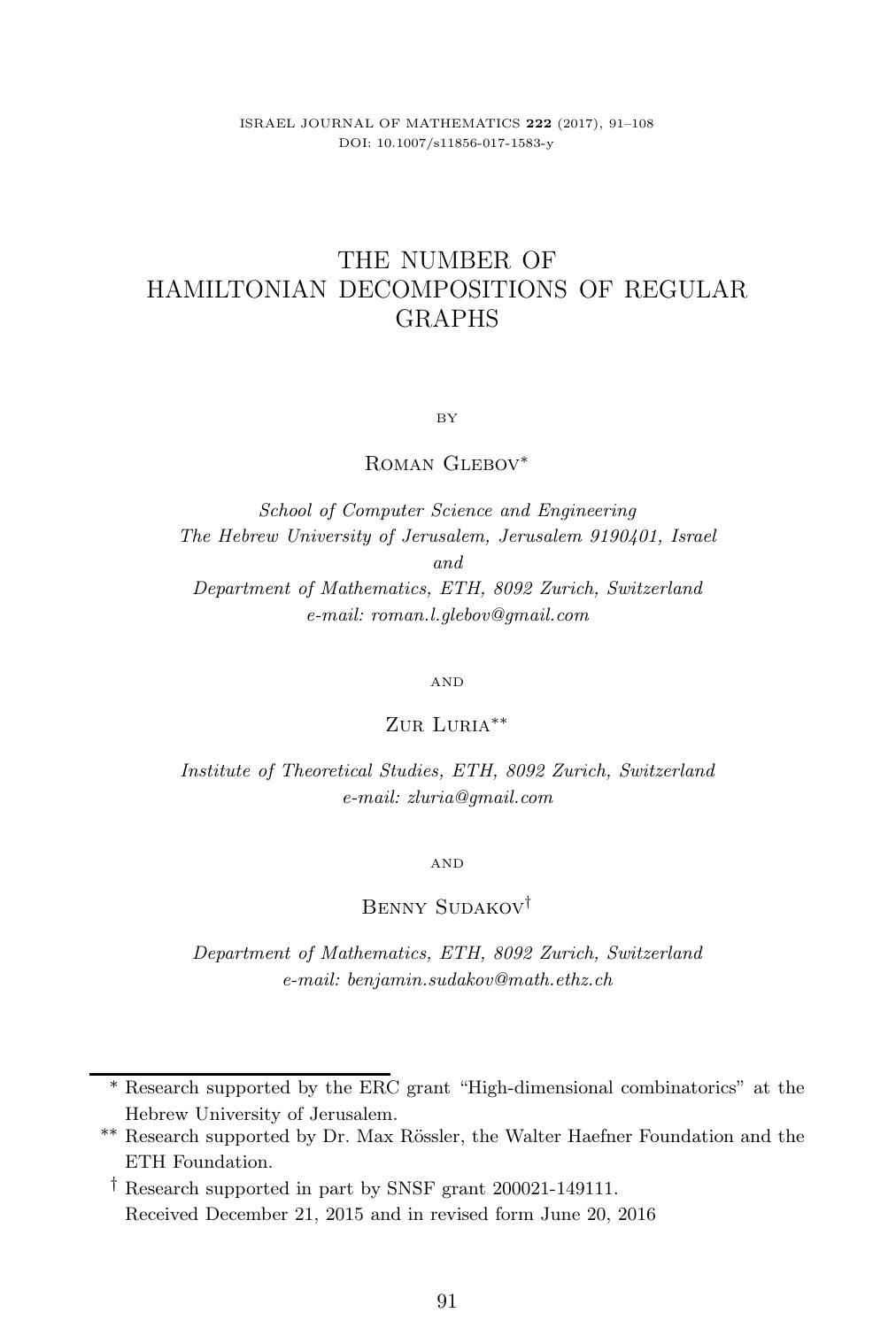#### ABSTRACT

A Hamilton cycle in a graph  $\Gamma$  is a cycle passing through every vertex of Γ. A Hamiltonian decomposition of Γ is a partition of its edge set into disjoint Hamilton cycles. One of the oldest results in graph theory is Walecki's theorem from the 19th century, showing that a complete graph  $K_n$  on an odd number of vertices  $n$  has a Hamiltonian decomposition. This result was recently greatly extended by Kühn and Osthus. They proved that every r-regular n-vertex graph  $\Gamma$  with even degree  $r = cn$  for some fixed  $c > 1/2$  has a Hamiltonian decomposition, provided  $n = n(c)$ is sufficiently large. In this paper we address the natural question of estimating  $H(\Gamma)$ , the number of such decompositions of Γ. Our main result is that  $H(\Gamma) = r^{(1+o(1))nr/2}$ . In particular, the number of Hamiltonian decompositions of  $K_n$  is  $n^{(1+o(1))n^2/2}$ .

# **1. Introduction**

A **Hamilton cycle** in a graph Γ is a cycle passing through each vertex of Γ, and a graph is **Hamiltonian** if it contains a Hamilton cycle. Hamiltonicity, named after Sir Rowan Hamilton who studied it in the 1850s, is one of the most important and extensively studied concepts in graph theory. It is well known that deciding Hamiltonicity is an NP-complete problem, and thus one does not expect a simple sufficient condition for Hamiltonicity for general graphs. Once Hamiltonicity is established, it is very natural to strengthen such a result by showing that the graph in question has many edge-disjoint Hamilton cycles, or even has a **Hamiltonian decomposition**, which is a partition of the edge set of the graph into disjoint Hamilton cycles. Clearly a Hamiltonian decomposition is only possible when  $\Gamma$  is r-regular for some even r. In 1890, Walecki gave a celebrated construction of a Hamiltonian decomposition of the complete graph  $K_n$  for every odd n. For a description of his construction; see, e.g., [2].

The work of Walecki was extended by various researchers, who proved that more general families of graphs admit a Hamiltonian decomposition; see, e.g., [21, 4, 14, 19, 6] and a survey [3], which gives an overview of many results on this topic. One of the classical results on Hamiltonicity of graphs is a theorem of Dirac which says that every *n*-vertex graph with minimum degree  $n/2$  has a Hamilton cycle. Recently Kühn and Osthus [19] obtained a far reaching generalization of both Dirac's result for regular graphs and Walecki's decomposition. They proved that every r-regular n-vertex graph  $\Gamma$  with even degree  $r = cn$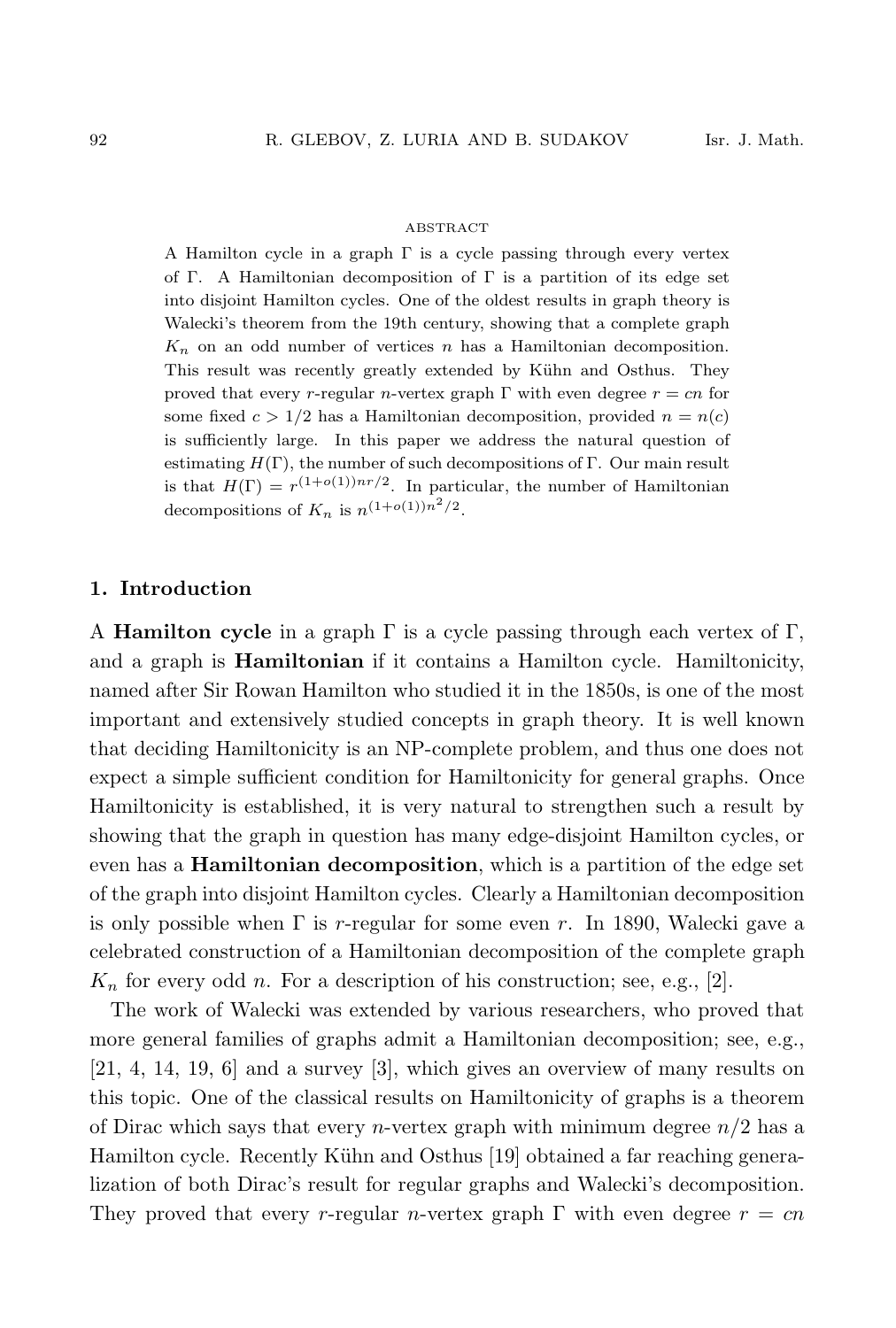for some fixed  $c > 1/2$  has a Hamiltonian decomposition, provided  $n = n(c)$  is sufficiently large.

The question of estimating the number of Hamilton cycles in various classes of graphs has also been intensively studied; see, e.g., [13, 10, 7, 16, 12, 8] and the references therein. However, to the best of our knowledge, so far only few results have been established on the number of Hamiltonian decompositions; see, e.g., [9] and the references therein. In this paper we study the first natural question of this sort, providing counting versions of Walecki's and Kühn-Osthus' results. We are interested in  $H(\Gamma)$ , the number of Hamiltonian decompositions of a given r-regular n-vertex graph  $\Gamma$  with even degree  $r = cn$  for some fixed constant  $c > 1/2$ .

To upper bound the number of Hamilton cycles in a regular graph, one can use the standard upper bound for the permanent of a 0-1 matrix proved by Brégman [5] (solving the famous Minc conjecture). This permanent-based approach to Hamiltonicity problems was used for the first time by Alon [1] to bound the number of Hamilton paths in tournaments (see also [11, 16, 12, 15, 8] for additional applications). Let  $S_n$  be the set of all permutations of the set [n]. The **permanent** of an  $n \times n$  matrix A is defined as

$$
\text{per}(A) = \sum_{\sigma \in S_n} \prod_{i=1}^n A_{i\sigma(i)}.
$$

Note that when  $A = A_{\Gamma}$  is the 0-1 adjacency matrix of a graph  $\Gamma$ , a summand in the permanent is 1 if it corresponds to a spanning subgraph of  $\Gamma$  whose connected components are either cycles or isolated edges, and the summand is 0 otherwise. Therefore, the number of Hamilton cycles in  $\Gamma$  is bounded from above by  $per(A_{\Gamma})$ . Combining this observation with Brégman's [5] upper bound, we see that an r-regular graph has at most  $(r!)^{n/r}$  Hamilton cycles. By choosing any one of these Hamilton cycles and deleting it, we obtain an  $(r-2)$ -regular graph. The number of Hamilton cycles in the new graph can again be bounded from above using Brégman's theorem. Continuing this process and multiplying all the estimates for regularities  $r, r-2, r-4, \ldots$  we can use Stirling's formula to deduce the following upper bound.

PROPOSITION 1.1: *For every*  $r = r(n) \rightarrow \infty$ , *the number of Hamiltonian decompositions of an* r*-regular graph* Γ *of order* n *is at most*

$$
\left((1+o(1))\frac{r}{e^2}\right)^{nr/2}.
$$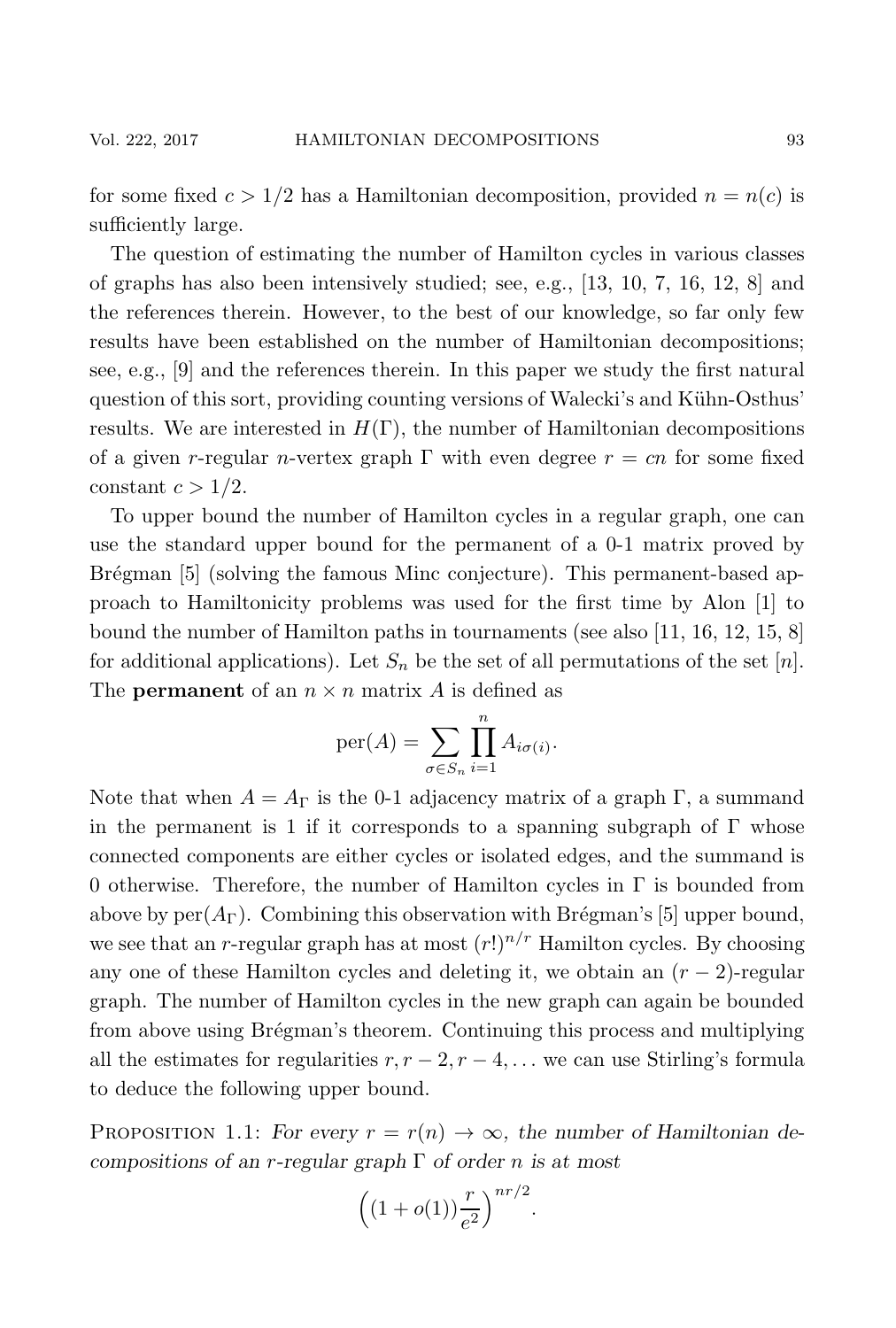Our main result is the corresponding lower bound, which together with the last proposition determines asymptotically the number of Hamiltonian decompositions of dense regular graphs.

THEOREM 1.2: Let  $c > 1/2$  be a constant and let  $\Gamma$  be an *n*-vertex *r*-regular graph with even degree  $r \geq cn$ . Then the number of Hamiltonian decompositi*ons of* Γ *satisfies*

$$
H(\Gamma) = r^{(1+o(1))rn/2}.
$$

In particular the number of Hamiltonian decompositions of  $K_n$  is  $n^{(1+o(1))n^2/2}$ .

1.1. OUTLINE OF THE PROOF. Let  $\Gamma$  be an *n*-vertex r-regular graph with even degree  $r \geq cn$  and  $c > 1/2$ . Let  $\delta$  be an arbitrary constant  $\delta < \frac{1}{2}(c - 1/2)$  and let A and B be two subsets of  $V(\Gamma)$  such that  $|A| \geq \delta^2 n$  and  $|B| \geq (1/2 - \delta)n$ . Every vertex in A has at least  $cn - (n - |B|) > \delta n$  neighbors in B. Therefore the number of edges between  $A$  and  $B$  satisfies

$$
e_{\Gamma}(A,B) \ge \delta n |A|/2 \ge \delta^3 n^2/2.
$$

(If A and B have a nonempty intersection, then  $e_{\Gamma}(A, B)$  counts the edges inside  $A \cap B$  with multiplicity one.) Therefore, our main result follows from the following more general statement (by taking  $\gamma = \delta^3/2$  and  $\varepsilon \to 0$ ).

THEOREM 1.3: *For every*  $c > 0$  and  $0 < \varepsilon < \frac{1}{10}$ , there exists  $\delta > 0$  such that *for any constant*  $\gamma > 0$  *and sufficiently large n* the following holds. Let  $\Gamma$  be *an n*-vertex *r*-regular graph with even degree  $r \geq cn$  such that there are at *least*  $\gamma n^2$  *edges between any two subsets*  $A, B \subseteq V(G)$  *satisfying*  $|A| > \delta^2 n$  *and*  $|B| \ge (1/2 - \delta)n$ . Then the number of Hamiltonian decompositions of  $\Gamma$  is at *least*  $r^{(1-5\varepsilon)rn/2}$ .

The proof of this statement follows the same general strategy as the proof of Proposition 1.1. Namely, we remove Hamilton cycles one by one, giving a lower bound on the number of possibilities at each step. The two additional ingredients we need are a way to construct many Hamilton cycles in a regular graph, and sufficient conditions for the existence of a Hamiltonian decomposition in a graph.

The proof consists of three parts. In the first part, we split  $\Gamma$  into three edge-disjoint spanning graphs  $G, F$ , and  $R$ . The graph  $G$  contains most of the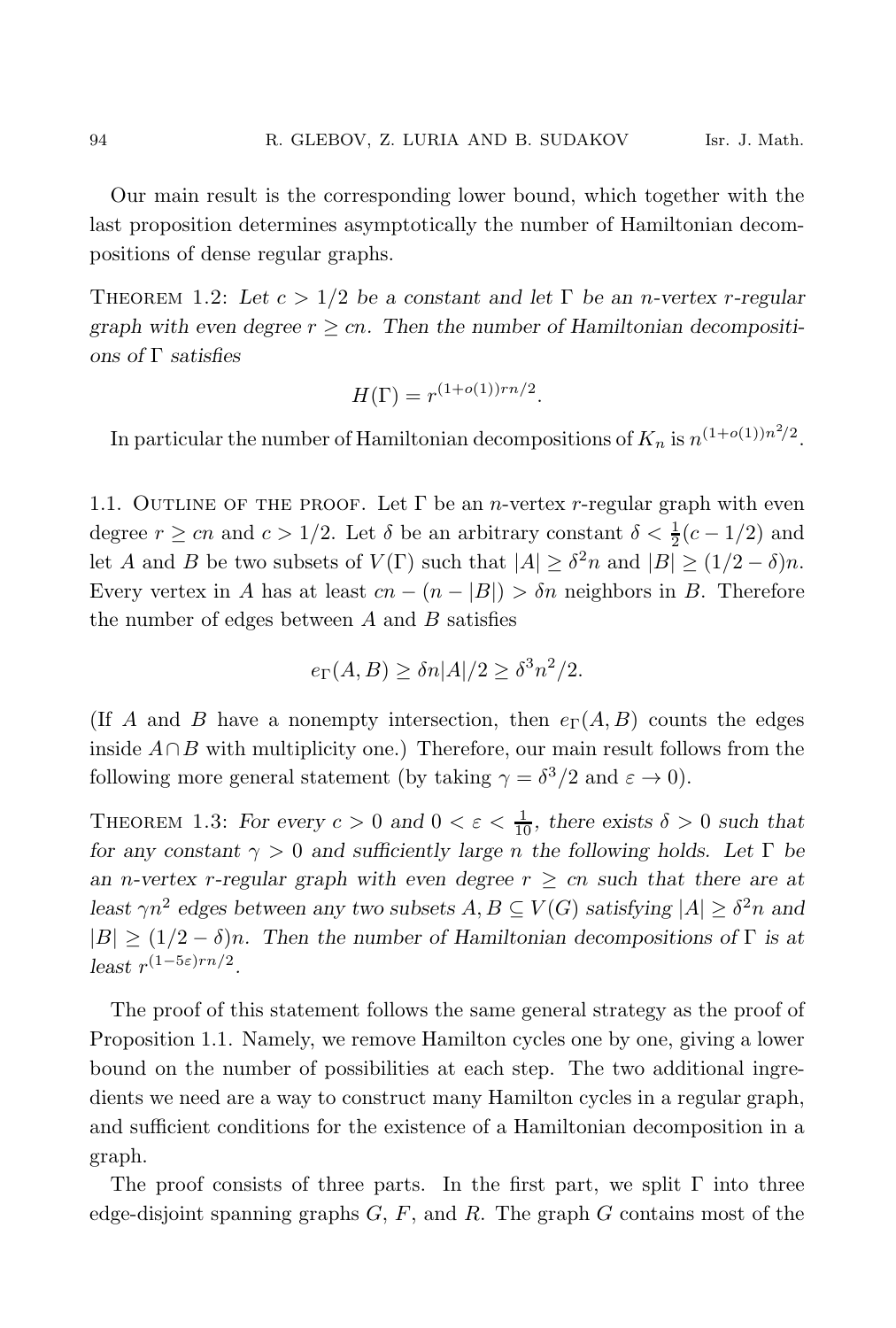edges of  $\Gamma$ , F satisfies a pseudo-randomness condition similar to the expander mixing lemma, and  $R$  is a robust expander, a concept that is defined below.

In the second part, we use some ideas of Ferber, Krivelevich and Sudakov [8] to repeatedly find Hamilton cycles in  $G \cup F$ . Their approach, based on the permanent of the adjacency matrix, gives us at every step many 2-regular subgraphs of the current graph which are unions of a small number of cycles. Using edges of F we can transform each of these subgraphs into a Hamilton cycle. This part of the proof gives the asymptotic count in the theorem. We stop at some point when all but a small constant fraction of the edges of  $G \cup F$  have been covered.

In the third part of the proof, we need to show that the remaining edges of  $\Gamma$ can be partitioned into Hamilton cycles. Here, we use a recent result of Kühn and Osthus [19]. Given parameters  $0 < \nu \leq \tau < 1$ , a graph G and a set of vertices  $S \subseteq V(\mathcal{G})$ , the robust *v*-neighborhood of S is the set of vertices that have at least  $\nu$ n neighbors in S, and is denoted by  $RN_{\nu,G}(S)$ . A graph G is a robust  $(\nu, \tau)$ -expander if

$$
RN_{\nu,\mathcal{G}}(S) \ge |S| + \nu n
$$
 for all S such that  $\tau n \le |S| \le (1 - \tau)n$ .

Note in particular that this is a monotone property under addition of edges. The following powerful theorem of Kühn and Osthus [19], which they derived from the corresponding digraph result [18], provides sufficient conditions for a graph to admit a Hamiltonian decomposition.

THEOREM 1.4 (Theorem 1.2 in [19]): *For every*  $\alpha > 0$  *there exists*  $\tau > 0$ *such that for every*  $\nu > 0$  *there exists*  $n_0(\alpha, \nu, \tau)$  *for which the following holds. Suppose that*

- G is an *r*-regular graph on  $n \geq n_0$  vertices, where  $r \geq \alpha n$  is even, and
- $\mathcal G$  *is a robust*  $(\nu, \tau)$ -expander.

*Then* G *has a Hamiltonian decomposition.*

Since  $R$  is a robust expander, the graph consisting of all remaining edges of Γ that are not covered by the Hamilton cycles found in the second part satisfies the conditions of Theorem 1.4, and therefore we can complete our packing of edge-disjoint Hamilton cycles to a Hamiltonian decomposition of Γ.

Throughout the proof, we sometimes identify a graph with its edge set. For the sake of clarity of presentation, we omit floor and ceiling signs.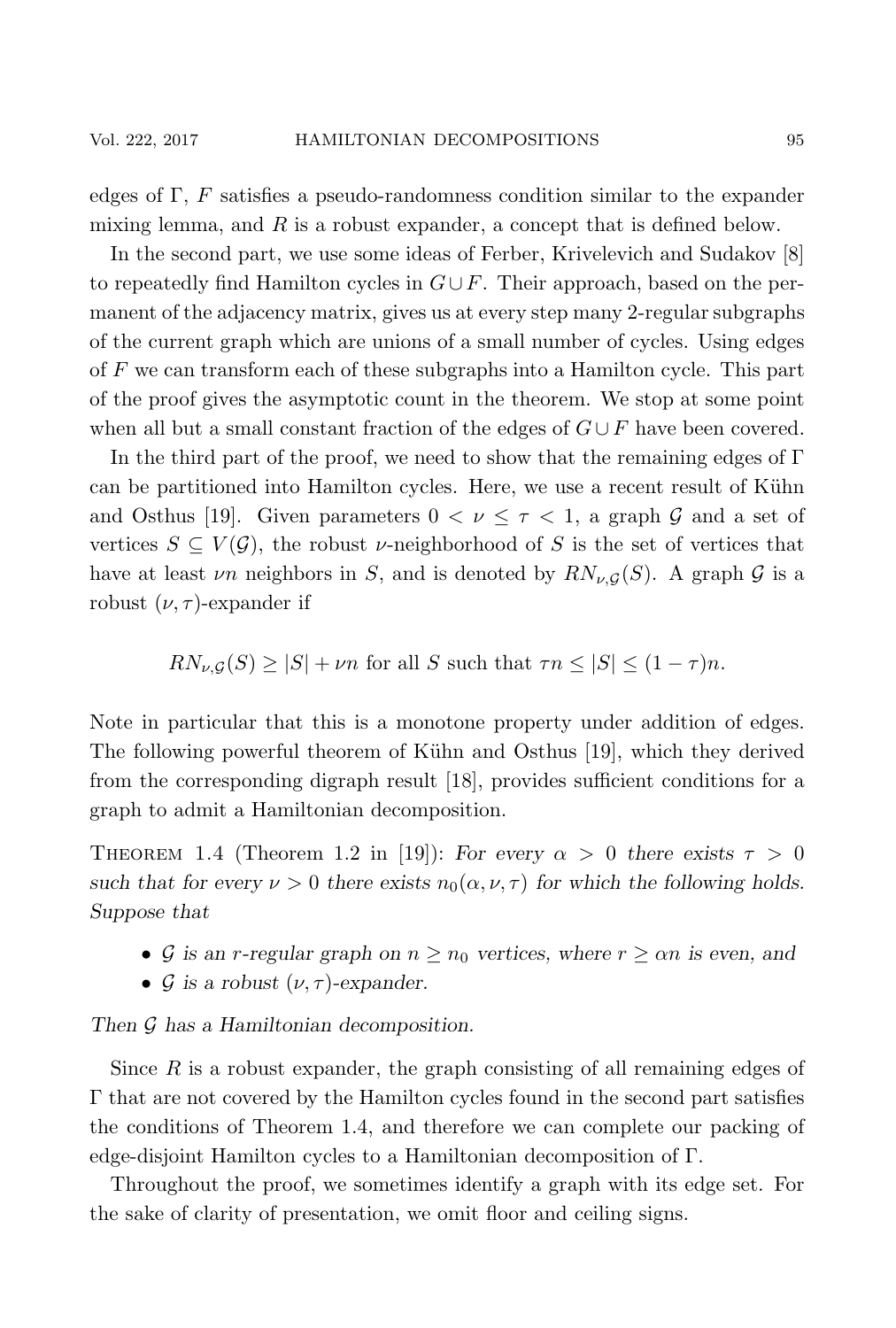# **2. Proof of Theorem 1.3**

Given  $c, \gamma > 0$  and  $0 < \varepsilon < \frac{1}{10}$ , choose  $\alpha = 3\varepsilon c$  and let  $\tau = \tau(\alpha)$  be as in Theorem 1.4. Next, choose  $\delta \leq \min(\varepsilon c/5, \tau/2)$  and set  $\nu = \min(\delta, \varepsilon \gamma/2)$ . Finally, let  $n_0 = n_0(\alpha, \nu, \tau)$  be as in Theorem 1.4. Throughout this section we will always assume that  $n>n_0$  and is sufficiently large whenever it is necessary.

We first show how to find three edge-disjoint graphs  $G, F$ , and  $R$  with the desired properties.

Lemma 2.1: *The edges of* Γ *can be partitioned into three subgraphs* G*,* F*, and* R *such that:*

- The graph G is d-regular with even degree  $d \geq (1 2\varepsilon)r$ .
- For any two sets  $A, B \subseteq [n]$  of sizes  $|A| \geq \delta^2 n$  and  $|B| \geq (1/2 \delta)n$ , *there exist at least*  $n^{1.6}$  *edges in* F *between* A *and* B.
- The graph R is a robust  $(\nu, \tau)$ -expander.

*Proof.* Consider the edge partition of Γ into three edge-disjoint random subgraphs F,  $R^*$ , and  $G^*$ , where every edge gets into F with probability  $1/\log n$ , into  $R^*$  with probability  $\varepsilon$ , and into  $G^*$  with probability  $1 - \varepsilon - 1/\log n$ .

First, we need to find a dense regular spanning subgraph  $G \subseteq G^*$ . To do so we will use the following lemma, which we prove in the Appendix to this paper.

LEMMA 2.2: Let  $\varepsilon_0$ ,  $\gamma_0 > 0$  be constants,  $c_0 \geq \varepsilon_0$ , and let n be sufficiently large. Let  $G^*$  be an *n*-vertex graph whose vertex degrees are all between  $c_0 n - n^{2/3}$ and  $c_0n + n^{2/3}$ , such that there are at least  $\gamma_0n^2$  edges between any two subsets  $A, B \subseteq V(G^*)$  *satisfying*  $|A| \ge c_0 n/3$  *and*  $|B| \ge n/2$ *. Then*  $G^*$  *has a regular spanning subgraph of degree* 2*d, where*  $d = \lceil \frac{(c_0 - \varepsilon_0)n}{2} \rceil$ .

We claim that with high probability  $G^*$  satisfies the conditions of this Lemma, with the parameters  $c_0 = (1 - \varepsilon - 1/\log(n))\frac{r}{n}$  and  $\gamma_0 = \frac{\gamma}{2}$ . Indeed, this follows from a straightforward application of Chernoff's inequality and the union bound after observing that  $c_0/3 > \delta^2$ . We apply Lemma 2.2 with  $\varepsilon_0 = \frac{\varepsilon r}{2n} < c_0$ , obtaining the desired d-regular graph G with  $d \geq (1 - 2\varepsilon)r$ .

Next, consider the graph F. Between any two sets  $A, B \subseteq [n]$  of sizes  $|A| \geq \delta^2 n$  and  $|B| \geq (1/2 - \delta)n$ , there are at least  $\gamma n^2$  edges of Γ. Therefore, the number of edges between  $A$  and  $B$  in  $F$  is distributed binomially with parameters  $|E_{\Gamma}(A, B)| \geq \gamma n^2$  and  $\log^{-1} n$ . Using Chernoff-type estimates again, we can see that the probability of having less than  $n^{1.6}$  edges in F between A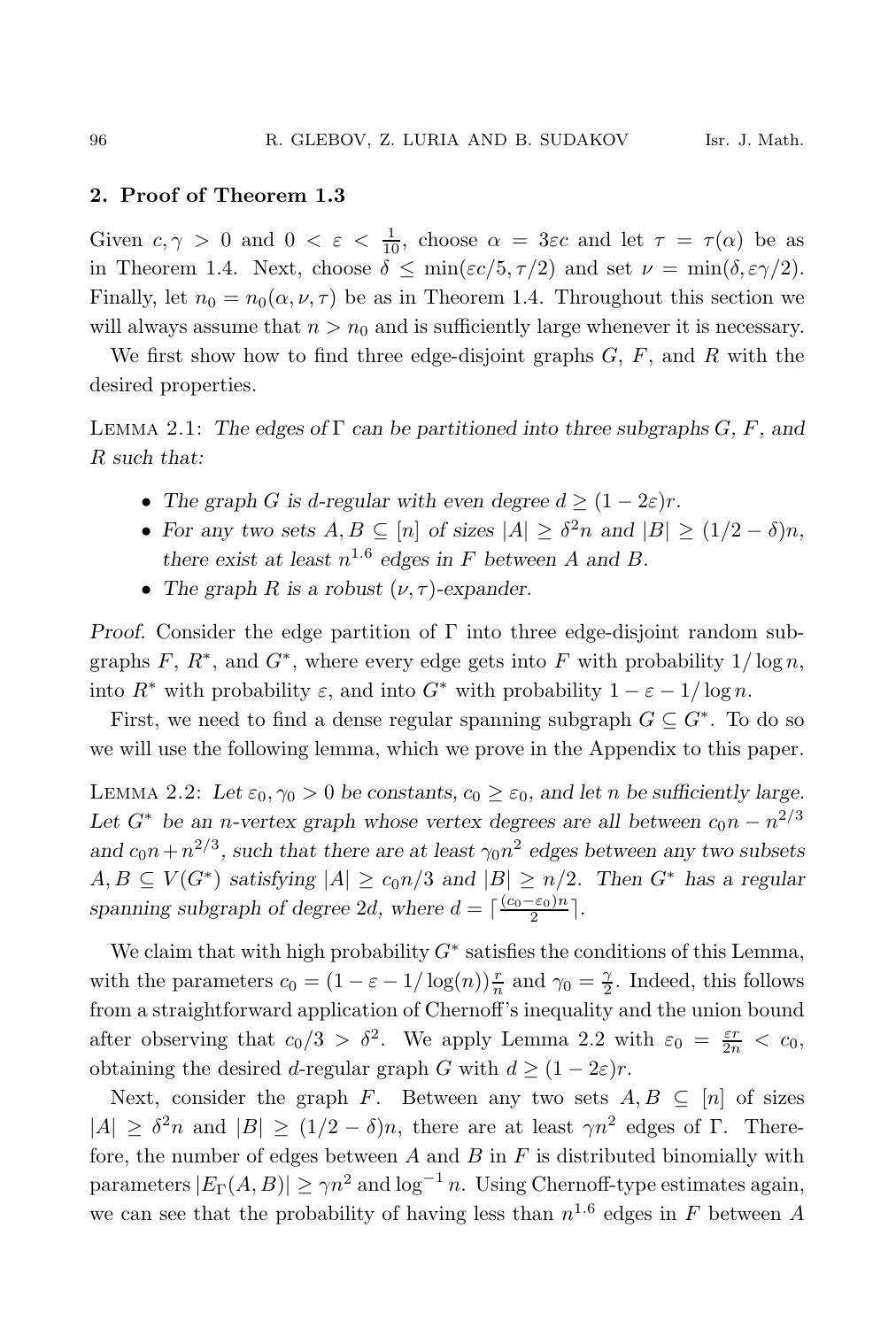and B is  $\ll 2^{-2n}$ . Taking a union bound over all pairs of subsets shows that with high probability  $\Gamma$  has the desired property.

Note that the same argument as above using Chernoff-type estimates and the union bound implies that with high probability there are at least  $\varepsilon \gamma n^2/2$  edges of  $R^*$  between any two sets  $A, B \subseteq [n]$  of sizes  $|A| \geq \delta^2 n$  and  $|B| \geq (1/2 - \delta)n$ . Using this we prove that  $R^*$  is a robust expander. First fix a subset S of the vertices of  $R^*$  such that  $\delta^2 n \leq \tau n \leq |S| \leq n/2$ , and consider the set B of vertices of  $R^*$  which have less than  $\nu n \leq \varepsilon \gamma n/2$  neighbors in S. If there are at least  $(1/2 - \delta)n$  such vertices, then between B and S there are less than  $\varepsilon \gamma n^2/2$  edges, contradiction. Therefore the robust *v*-neighborhood of S has size at least  $(1/2 + \delta)n \geq |S| + \nu n$ . Now consider a subset S of size  $n/2 \leq |S| \leq (1 - \tau)n \leq n - 2\delta n$  and let A be the set of vertices of  $R^*$  which have less than  $\nu n \leq \varepsilon \gamma n/2$  neighbors in S. If there are at least  $\delta^2 n$  such vertices then there are less than  $\epsilon \gamma n^2/2$  edges between A and S, again obtaining a contradiction. Therefore the robust  $\nu$ -neighborhood of S has size at least  $n - \delta^2 n \geq |S| + \nu n$  and so  $R^*$  is a robust  $(\nu, \tau)$ -expander. Finally, define R to be the union of  $R^*$  together with all the edges from  $G^* \setminus G$ . By monotonicity, R is a robust expander as well. П

As we already mentioned above, our proof proceeds by successively removing Hamilton cycles from  $G \cup F$ . The following lemma provides a lower bound on the number of choices in each such step.

LEMMA 2.3: Let  $\varepsilon > 0$  and let G and F be edge-disjoint graphs on the vertex *set* [n] *such that the graph* G *is* d-regular with  $d \geq \varepsilon r = \varepsilon cn$  and, for any two *sets*  $A, B \subseteq [n]$  *of sizes at least*  $|A| \geq \delta^2 n$  *and*  $|B| \geq (1/2 - \delta)n$ *, there are at least*  $dn^{0.6}$  edges of F between A and B. Then there exist at least  $(1+o(1))^n(d/e)^n$ *Hamilton cycles*  $H$  *in*  $G \cup F$  *with the following properties. For each cycle*  $H$ *there are edge sets*  $E_G \subseteq G$  *and*  $E_F \subseteq F$  *such that:* 

- $G' := (G \cup E_F) \setminus (H \cup E_G)$  *is*  $(d-2)$ -regular.
- $F' := F \setminus (H \cup E_F)$  has the property that for any  $A, B \subseteq [n]$  of sizes *at least*  $|A| \geq \delta^2 n$  *and*  $|B| \geq (1/2 - \delta)n$ *, there are at least*  $(d-2)n^{0.6}$ *edges of*  $F'$  *between*  $A$  *and*  $B$ *.*

*Remark:* In order to keep the graph obtained from G after removing the cycle H regular we need to add and delete some additional edges. This is achieved by using the sets of edges  $E_G$  and  $E_F$ . Note that the resulting graphs  $G', F',$ and H are edge-disjoint.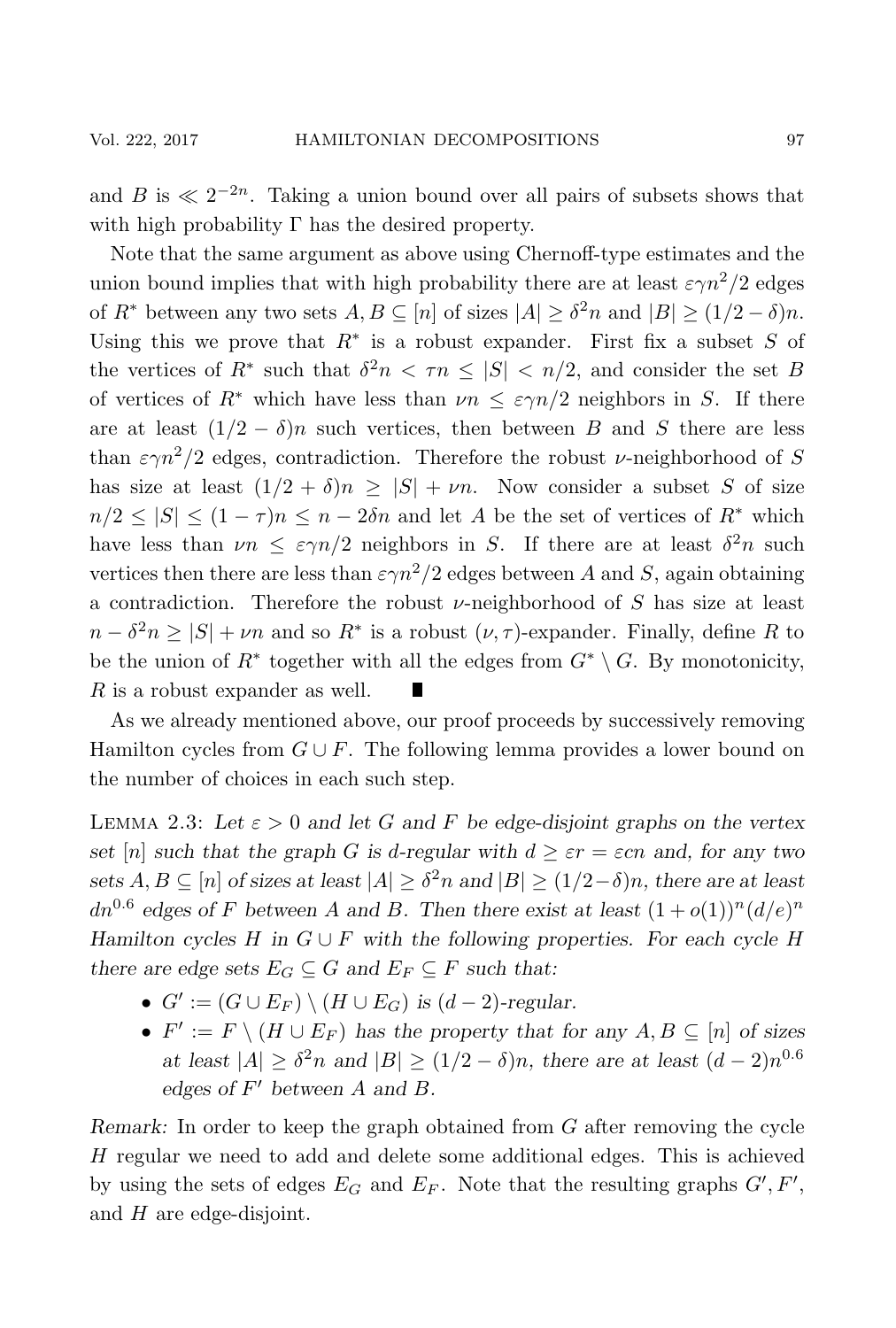*Proof.* We call a spanning subgraph of  $G \cup F$  a **partial HC** (for Hamilton cycle) if one of its components is a path, and all other components are cycles or isolated edges. We also call a spanning collection of vertex-disjoint cycles and isolated edges a (≤ 2)**-factor**. The following claim allows us to reduce the number of connected components in a 2-factor by concatenating two of its cycles into a path.

CLAIM 2.4: Let H be a 2-factor in  $G \cup F$  with more than one cycle. There *exist edges*  $e \in (G \cup F) \setminus H$  *and*  $e'_1, e'_2 \in H$  *such that* 

$$
H\cup \{e\}\setminus \{e'_1,e'_2\}
$$

*is a partial HC with one less component (and one less edge) than* H*.*

*Proof.* Consider an arbitrary cycle C of H on at most  $n/2$  vertices. If  $|C| < d$ , then there exists an edge  $e \in E(G)$  connecting C with a different component of H. If  $|C| \geq d \geq \varepsilon cn \geq \delta^2 n$ , then again there exists an edge  $e \in E(F)$ connecting C with a different component of H. In both cases, obviously  $e \notin H$ . Now any two edges  $e'_1, e'_2 \in E(H)$  adjacent to different endpoints of e satisfy the requirements of the claim.

The following technical claim allows us to either extend a path in a partial HC, thereby reducing the number of connected components, or to close this path into a cycle.

CLAIM 2.5: Let  $H$  be a partial  $HC$  in  $G \cup F$ . Then one of the following holds:

- There exist edges  $e, e_1, e_2 \in (G \cup F) \setminus H$  and  $e', e'_1, e'_2 \in H$  such *that*  $H \cup \{e\} \setminus \{e'\}$ , or  $H \cup \{e\}$ , or  $H \cup \{e, e_1, e_2\} \setminus \{e', e'_1, e'_2\}$ , or  $H \cup \{e, e_1, e_2\} \setminus \{e_1', e_2'\}$  is a partial HC with one less component than H *(and at least as many edges as* H*).*
- There exist edges  $e_1, e_2, e_3 \in (G \cup F) \setminus H$ ,  $e'_1, e'_2, e'_3 \in H$ , and  $f \in F \setminus H$ *such that*  $H \cup \{e_1, e_2, e_3, f\} \setminus \{e'_1, e'_2, e'_3\}$  *is a* (≤ 2)*-factor in*  $G \cup F$  *with the same number of components as* H *(and one more edge than* H*).*

*Proof.* At least one component of H is a path; choose  $P = v_1, \ldots, v_t$  to be a longest such. If  $v_1$  or  $v_t$  have one of their neighbors outside P, say  $(v_1z) \in E(G)$ with  $z \notin P$ , then  $(v_1z)$  connects P to a component D of H with  $z \in D$ . If D is an isolated edge, then  $H \cup (v_1 z)$  satisfies the conditions of the first bullet. Otherwise, D is a cycle and we can choose an arbitrary edge  $e' \in E(D)$  incident to z, and  $H \cup (v_1 z) \setminus e'$  satisfies the conditions of the first bullet.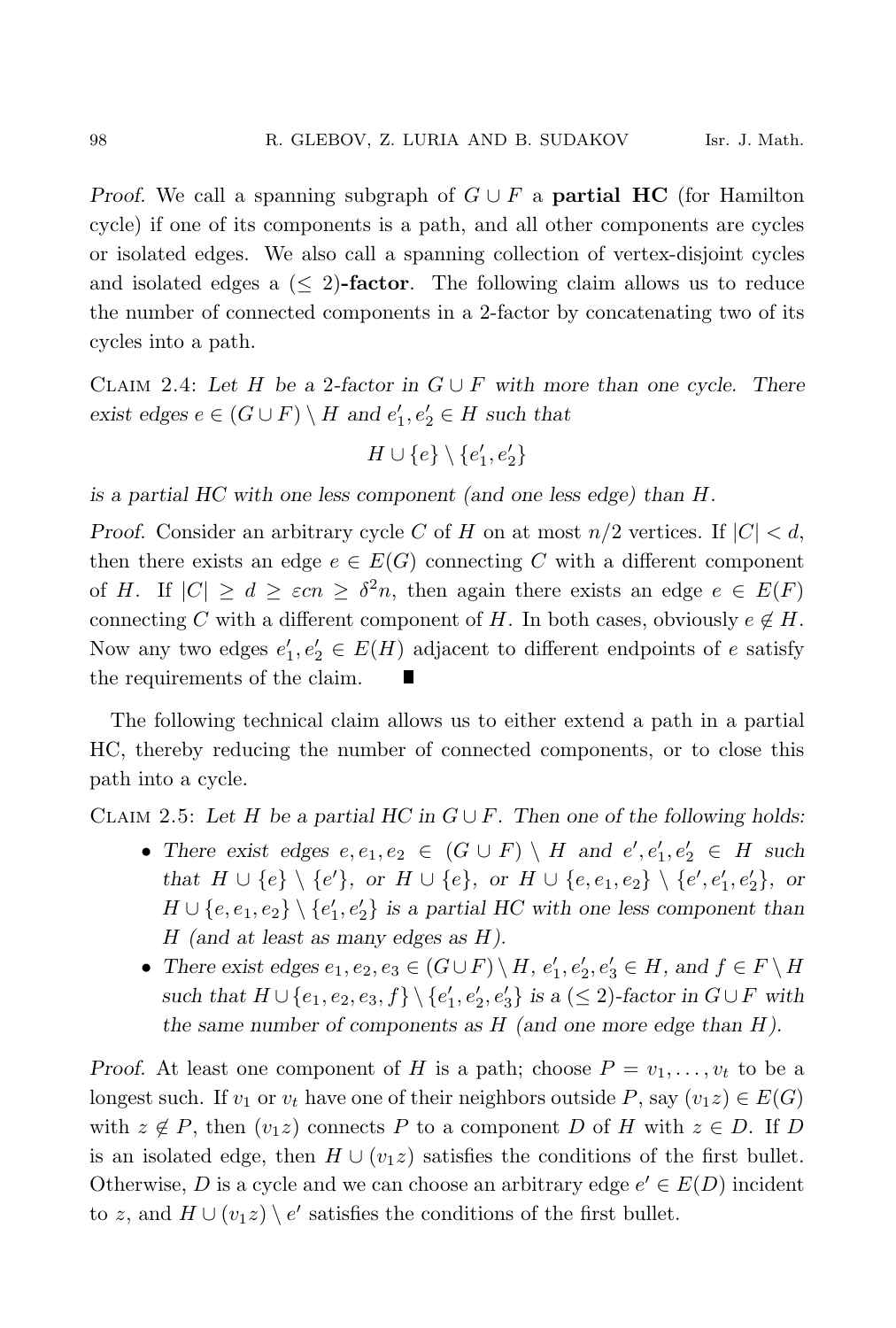Therefore we can assume that all the neighbors of  $v_1, v_t$  in G lie in P. Then we will use a variant of the celebrated rotation-extension technique of P $\delta$ sa [20], which was developed by the third author together with Vu (see the proof of Theorem 4.1 in [22]).

We split P into  $s = 2\delta^{-1}$  segments  $I_1, \ldots, I_s$  of size  $|P|/s \leq \delta n/2$  each, and consider the graph G. By the pigeonhole principle, there exist  $p, q \in [s]$  such that  $v_1$  has at least  $d/s \geq \varepsilon c \delta n/2$  neighbors in  $I_p$ , and  $v_t$  has at least  $\varepsilon c \delta n/2$ neighbors in  $I_q$ . If  $p = q$ , split  $I_p$  further into two segments  $J_1$  and  $J_2$  such that the **interior** of  $J_1$ , i.e., all its vertices except its endpoints, contain at least  $\varepsilon c\delta n/5$  neighbors of  $v_1$ , and  $v_t$  has at least  $\varepsilon c\delta n/5$  neighbors in the interior of  $J_2$ . If  $p \neq q$ , simply set  $J_1 = I_p$  and  $J_2 = I_q$ . For every neighbor  $v_i$  of  $v_t$  from the interior of  $J_2$ , we can **rotate** the path P keeping its endpoint  $v_1$  fixed and using  $v_i$  as the **pivot**. This means that we add the edge  $(v_i, v_t)$ , delete the edge  $(v_i, v_{i+1})$ , and consider the new path  $v_1, \ldots, v_i, v_t, \ldots, v_{i+1}$  with endpoints  $v_1$ and  $v_{i+1}$ . Setting A to be the set of successors of the neighbors of  $v_t$  in the interior of  $J_2$ , then for every  $a \in A$ , we obtain a  $(v_1, a)$ -path on the vertex set  $V(P)$  differing from P in exactly one edge from  $J_2$ . Similarly, for every neighbor  $v_i$  of  $v_1$  in the interior of  $J_1$ , every  $(v_1, a)$ -path can be further rotated using the pivot  $v_j$ . Note that since  $J_1$  and  $J_2$  are disjoint, all these paths we constructed using pivots in  $J_1$  traverse  $J_2$  in the same direction. Therefore the new endpoints we will obtain do not depend on a. Thus we have constructed a set B such that for every  $a \in A, b \in B$ , there exists a  $(b, a)$ -path in G on the vertex set  $V(P)$  differing from P in exactly two edges from  $J_1$  and  $J_2$ . Furthermore,  $|A|, |B| \geq \varepsilon c \delta n/5 \geq \delta^2 n$ , and all these paths traverse all other segments of P outside of  $J_1$  and  $J_2$  in the same direction.

If a vertex  $x \in A \cup B$  has a neighbor outside  $V(P)$  in  $F \cup G$ , we extend P similarly to the case discussed above, obtaining a partial HC with one less component than  $H$  (and at least as many edges as  $H$ ), as desired in the first bullet of the claim. Therefore we can assume that all the neighbors of vertices in  $A ∪ B$  in G lie in P. Then for every  $a ∈ A, b ∈ B$  and every neighbor  $v_{\ell}$  of a in G outside of  $J_1$  and  $J_2$ , we can rotate every  $(b, a)$ -path further using the pivot  $v_{\ell}$ to obtain a new endpoint c and a  $(b, c)$ -path. Note that, since we did not touch any edge outside  $J_1$  and  $J_2$  before and the parts of  $P$  outside these intervals are traversed by all paths in the same direction, the vertex c is determined only by the neighbor  $v_{\ell}$  of a and does not depend on the other endpoint b. Therefore, we obtain a set S such that for every  $b \in B$  and  $c \in S$ , there exists a  $(b, c)$ -path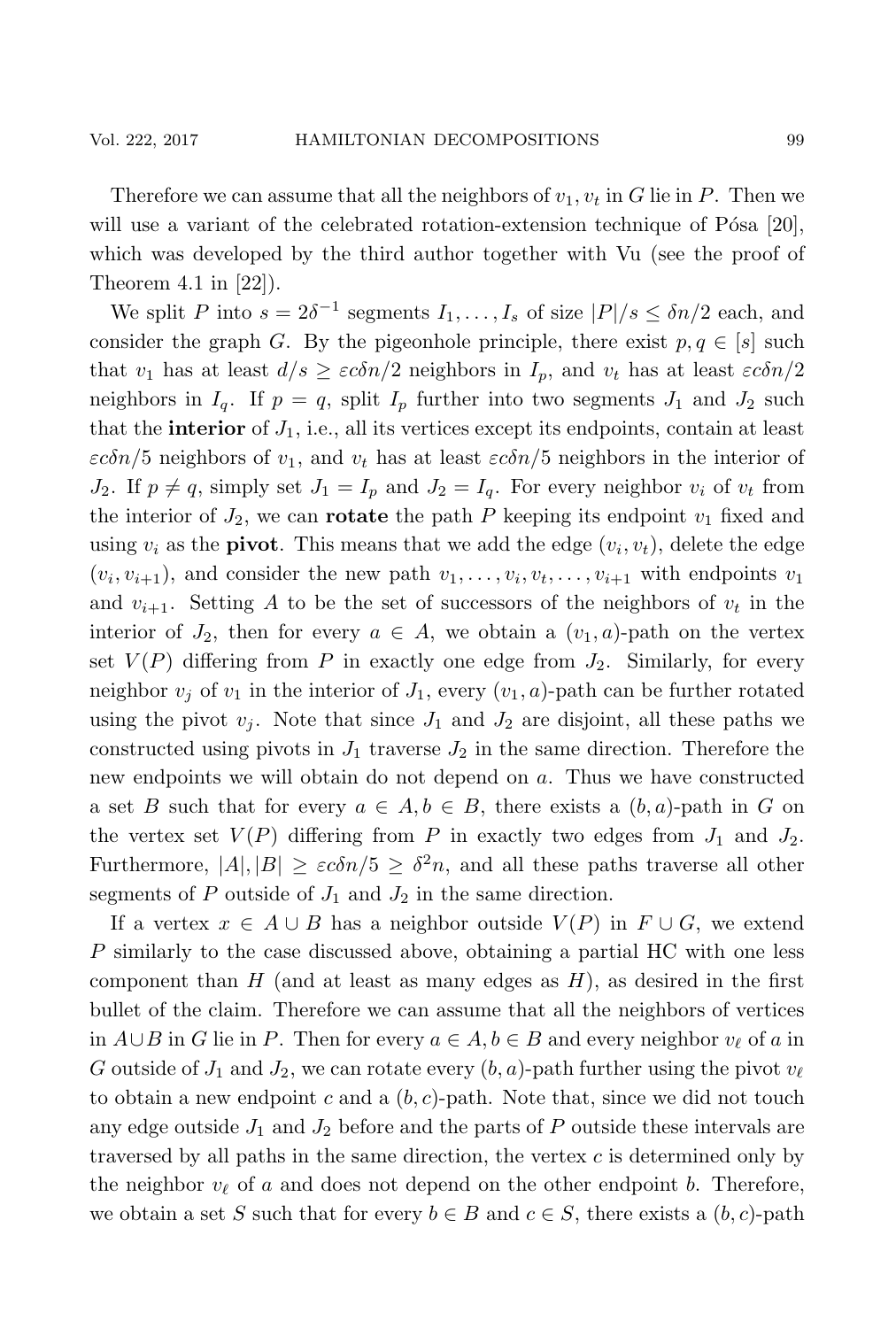

Figure 1. An illustration of the second bullet of Claim 2.5: Closing the partial HC into a  $(\leq 2)$ -factor. The edges  $e_1, e_2, e_3, f$ are added and the edges  $e'_1, e'_2, e'_3$  are deleted. The edge set of the new cycle is  $P \cup \{e_1, e_2, e_3, f\} \setminus \{e'_1, e'_2, e'_3\}.$ 

in  $G$  on the same vertex set as  $P$ , which differs from  $P$  in exactly three edges. Furthermore, we know that F has an edge between any two subsets of size  $\delta^2 n$ and  $(1/2 - \delta)n$ . This implies that  $|N_F(A)| \ge n - (1/2 - \delta)n = (1/2 + \delta)n$ . Therefore

$$
|S| \ge |N_F(A)| - |J_1 \cup J_2| \ge (1/2 + \delta)n - \delta n \ge n/2.
$$

Similarly we also have that  $|N_F(B)| \ge (1/2 + \delta)n$ . Thus there exists an edge  $f = (b, c) \in E(F)$  between vertices  $b \in B$  and  $c \in S$ . This edge closes the  $(b, c)$ -path into a cycle; see Figure 1. Hence we can use the edge f, together with the three edges from the rotations of  $P$  which produced the  $(b, c)$ -path, to transform a partial HC into a  $(\leq 2)$ -factor, satisfying the second bullet of the claim.

*Observation 2.6:* For any vertices  $x, y \in [n]$  and any  $S \subseteq [n]$  of size at most  $|S| \leq n^{0.6}$ , there exist vertices  $x_1, x_2, y_1, y_2 \in [n] \backslash S$  such that  $xx_1, yy_1, x_2y_2 \in E(G)$ and  $x_1x_2, y_1y_2 \in E(F)$ .

*Proof.* Since G is d-regular with  $d \geq \varepsilon c n \geq 2\delta^2 n + n^{0.6}$  we can choose disjoint sets  $A_x \,\subset N_G(x)$  of size  $\delta^2 n$  and  $A_y \subset N_G(y)$  of size  $\delta^2 n$  which are also disjoint from S. Further, we denote

$$
B_x = N_F(A_x) \setminus (S \cup A_x \cup A_y)
$$
 and  $B_y = N_F(A_y) \setminus (S \cup A_x \cup A_y)$ .

Since, as we already explained above, the neighborhood in  $F$  of any set of size at least  $\delta^2 n$  has size at least  $(1/2 + \delta)n$ , we conclude that  $|B_x|, |B_y| > n/2$ .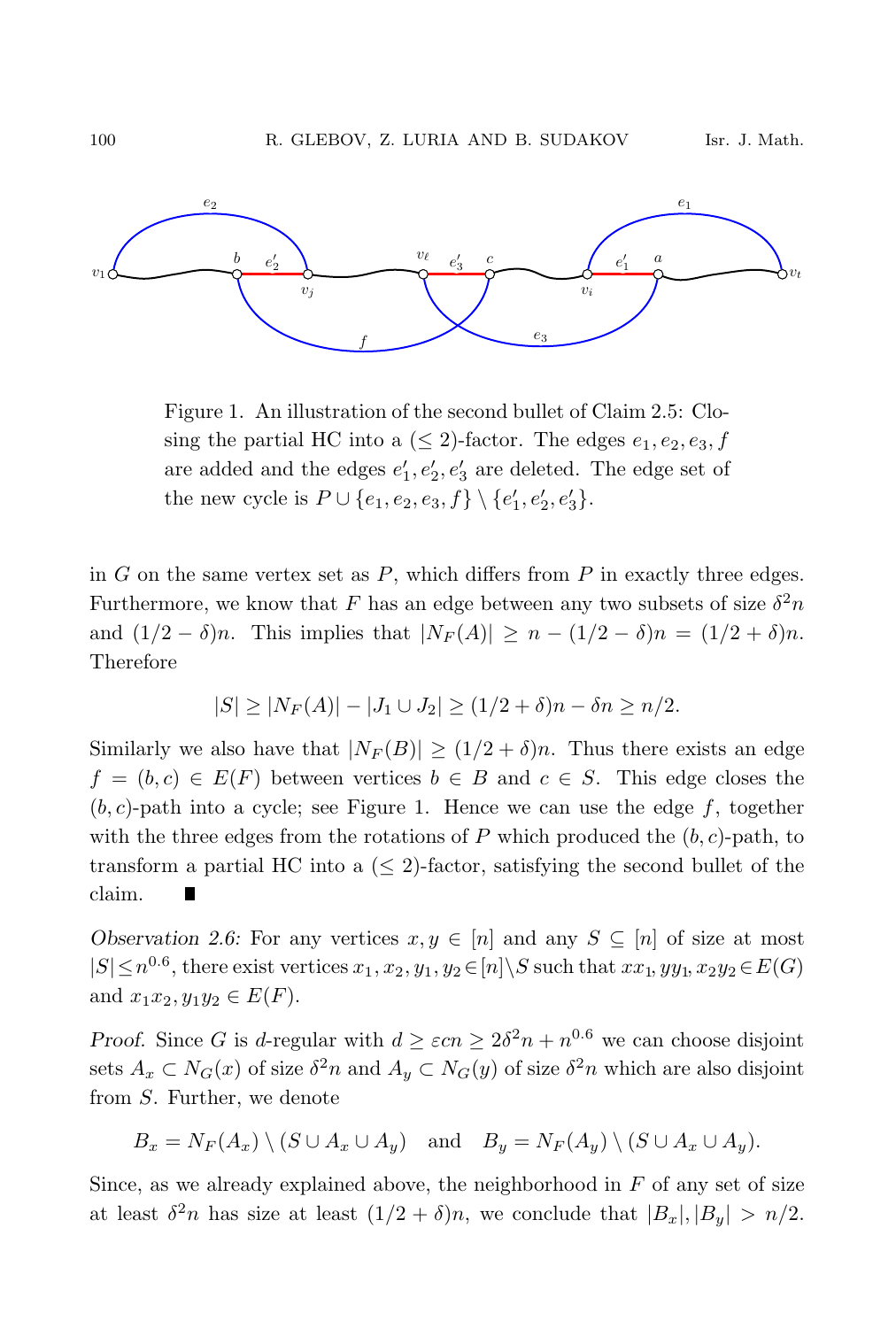Since G is regular, every subset X of G satisfies  $|N_G(X)| \geq |X|$ . Indeed

$$
d|X| = \sum_{v \in X} d(v) \le \sum_{u \in N_G(X)} d(u) = d|N_G(X)|.
$$

Therefore there exists an edge  $x_2y_2$  in G with  $x_2 \in B_x$  and  $y_2 \in B_y$ . Choosing a neighbor  $x_1 \in A_x$  of  $x_2$  and a neighbor  $y_1 \in A_y$  of  $y_2$  finishes the proof.

We are now ready to complete the proof of Lemma 2.3. Let  $s^* = \sqrt{n \log n}$ . To lower bound the number of  $\left(\leq 2\right)$ -factors with at most s<sup>\*</sup> components in G, we use Corollary 2.8 in [8].

PROPOSITION 2.7 (Corollary 2.8 in [8]): Let  $\tilde{\alpha} > 0$  be a constant and let n be *a positive integer. Suppose that:*

- G˜ *is a graph on* n *vertices, and*
- $\tilde{G}$  *is*  $\tilde{\alpha}n$ -regular.

*Then the number of* ( $\leq 2$ )-factors of  $\tilde{G}$  with at most  $s^*$  cycles is  $(1+o(1))^n(\frac{\tilde{\alpha}n}{e})^n$ .

Therefore, the number of  $(\leq 2)$ -factors with at most s<sup>\*</sup> components in G is at least  $(1+o(1))^n(d/e)^n$ . Fix one such factor and call it H. We will transform H into a Hamilton cycle, using edges from  $G$  and  $F$ . During this process, for the sake of clarity and convenience we will still use  $H$  to denote all the new factors and partial HC which we obtain from it.

As long as  $H$  is not a Hamilton cycle, we will modify it using Claim 2.5 if it is a partial HC, and Claim 2.4 if  $H$  is a 2-factor. Note that, after at most every two such steps, the number of components in  $H$  goes down, and therefore after at most  $2s^* + 1$  iterations we end up with a Hamilton cycle H. Since the Hamming distance between the original  $(\leq 2)$ -factor and the final Hamilton cycle is  $O(s^*)$ , the number of possible Hamilton cycles H which we obtain in this process is at least

$$
\frac{(1+o(1))^n(d/e)^n}{n^{O(s^*)}} = (1+o(1))^n(d/e)^n.
$$

It remains to construct the edge sets  $E_F$  and  $E_G$ , whose role is to keep the resulting graph regular. We denote

$$
\mathcal{E}_F = H \cap F
$$

and note that  $|\mathcal{E}_F| = O(s^*)$ . One by one, for every pair of vertices  $x, y \in [n]$ with  $xy \in \mathcal{E}_F$ , we apply Observation 2.6 to find vertices  $x_1, x_2, y_1, y_2$  such that  $xx_1, yy_1, x_2y_2 \in E(G)$  and  $x_1x_2, y_1y_2 \in E(F)$ . We choose it so that none of the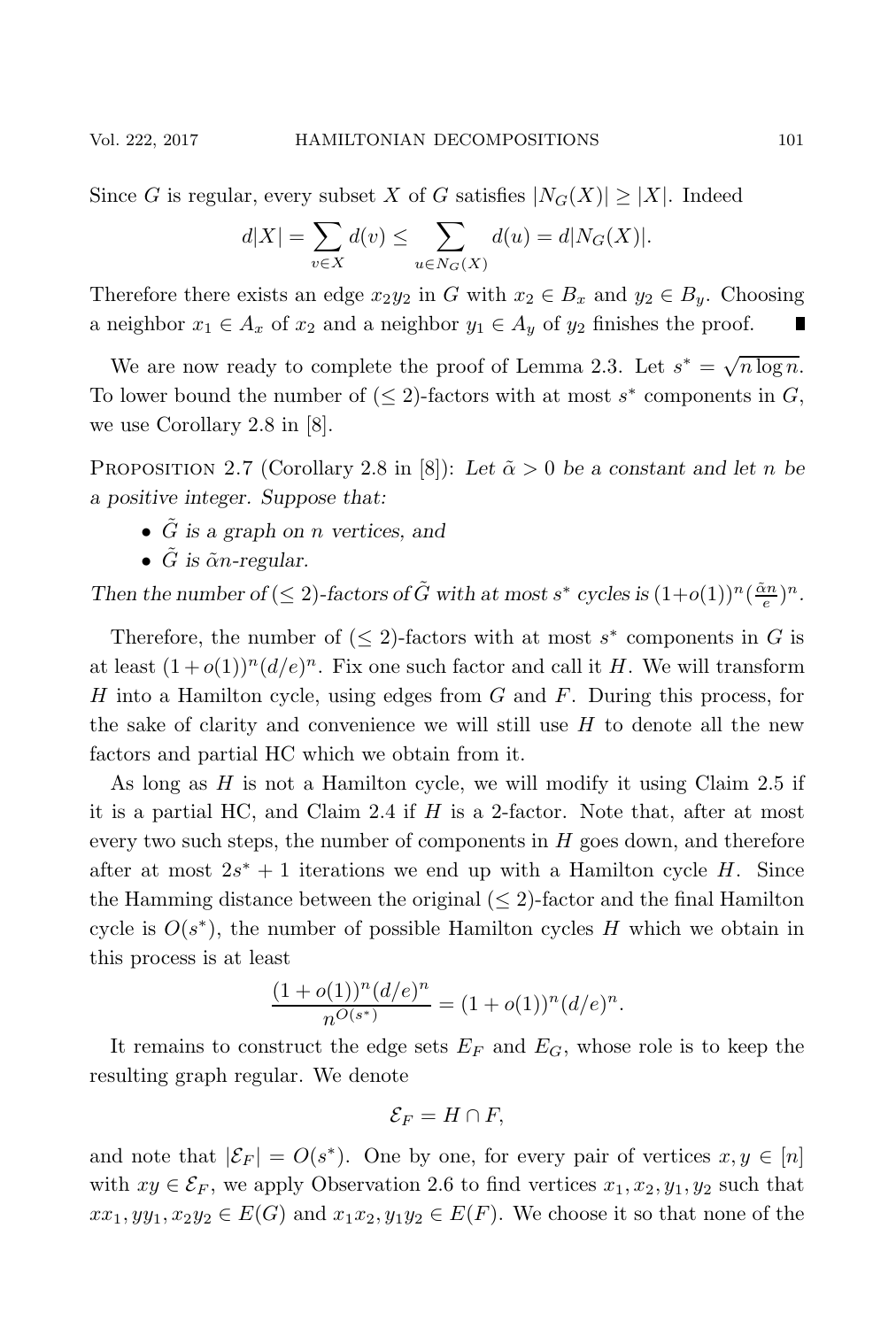vertices  $x_1, x_2, y_1, y_2$  is incident to an edge from  $\mathcal{E}_F$  or a previously chosen edge from  $E_F$ . We then add the edges  $x_1x_2, y_1y_2$  to  $E_F$  and the edges  $xx_1, yy_1, x_2y_2$ to  $E_G$ . Since at most  $O(s^*)$  edges from  $\mathcal{E}_F$  and  $E_F$  were chosen before, we can always put all endpoints of such edges into the set S for the further applications of Observation 2.6.

We claim that the sets  $E_F$  and  $E_G$  together with the Hamilton cycle H satisfy the requirements of the lemma. Indeed, in constructing  $F' = F \setminus (H \cup E_F)$  we delete at most  $O(s^*) = o(n^{0.6})$  edges from F, and so the number of edges in F between two sets A and B of sizes  $|A| \geq \delta^2 n$  and  $|B| \geq (1/2 - \delta)n$  remains at least  $dn^{0.6}-O(s^*)$  >  $(d-2)n^{0.6}$ . In addition, note that  $G' = (G \cup E_F) \setminus (H \cup E_G)$ is  $(d-2)$ -regular. In the transition from G to G', every vertex that isn't incident to an edge of  $\mathcal{E}_F$  loses the two edges of H that pass through it. On the other hand, for every vertex incident to an edge of  $\mathcal{E}_F$  we remove one edge from  $G \cap H$ incident to it, and then delete an edge from  $E_G$  incident to it. The edges from  $E_F$  ensure that this doesn't change the degree of other vertices. П

*Proof of Theorem 1.3.* Fix an edge partition of the graph  $\Gamma$  into graphs  $G, F$ , and R which satisfy the assertions of Lemma 2.1. Starting with the  $d_0$ -regular graph  $G_0 = G$  with  $d_0 \ge (1 - 2\varepsilon)r$  and the graph  $F_0 = F$ , we apply Lemma 2.3 repeatedly to remove Hamilton cycles from  $G_i \cup F_i$ . After the *i*'th iteration, we will have a  $d_i$ -regular graph  $G_i$  with  $d_i = d_0 - 2i$  and a graph  $F_i$  satisfying the second bullet of Lemma 2.3. Therefore the process can be continued. We stop after  $t = \frac{d_0 - \varepsilon r}{2}$  steps, at which point  $G_t$  is an  $\varepsilon r$ -regular graph. The bound from Lemma 2.3 guarantees that there are at least  $((1+o(1))\frac{d_i}{e})^n$  choices for a Hamilton cycle in the *i*'th step. Therefore, this procedure results in at least

$$
\prod_{i=0}^{t-1} \left( (1+o(1)) \frac{d_i}{e} \right)^n = \left( (1+o(1))^t e^{-t} \frac{2^{d_0/2} (d_0/2)!}{2^{\varepsilon r/2} (\varepsilon r/2)!} \right)^n
$$

$$
\geq \left( e^{-r/2} \frac{\left( \frac{(1-2\varepsilon)r}{2} \right)!}{\left( \frac{\varepsilon r}{2} \right)!} \right)^n \geq r^{(1-4\varepsilon)\frac{rn}{2}}
$$

possible ordered tuples of t edge-disjoint Hamilton cycles.

Let us fix one such collection of  $t$ -edge disjoint Hamilton cycles and let  $R'$ denote the union of R and the edges of  $G \cup F$  that do not belong to any of these cycles. The graph R' is  $\alpha n$ -regular ( $\alpha = 3\varepsilon c$ ), since it is obtained from Γ by deleting t edge-disjoint Hamilton cycles. The graph  $R'$  is also a robust  $(\nu, \tau)$ -expander, since, as we mentioned before, this property is monotone and R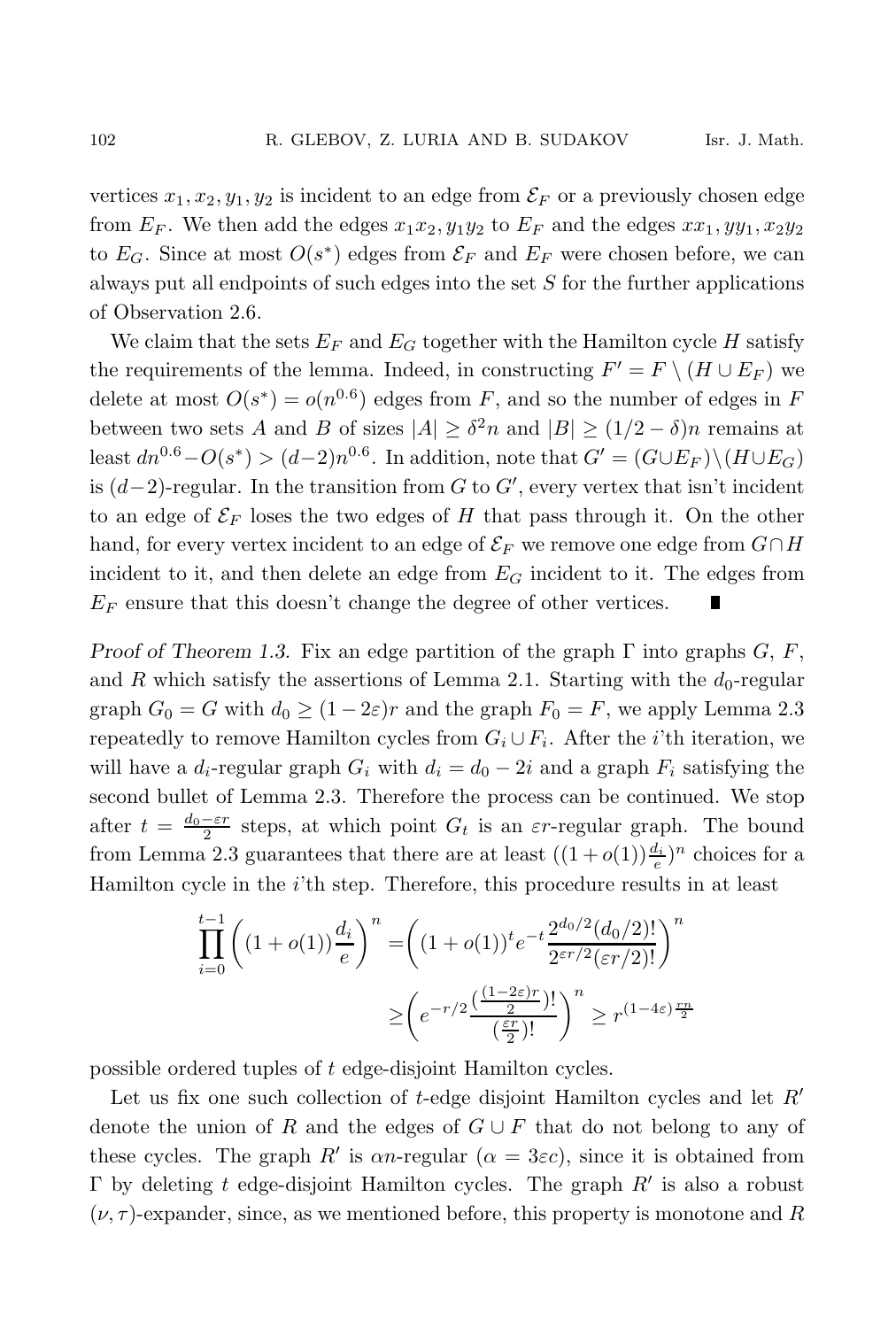satisfies it. Since  $n > n_0$ , it follows from Theorem 1.4 that R' admits (at least one) Hamiltonian decomposition. Together with the above Hamilton cycles it gives us the desired Hamiltonian decomposition of Γ.

Clearly the same decompositions of  $\Gamma$  can appear in our process in at most  $(\frac{n-1}{2})!< n^n$  different orderings. Therefore, we have that

$$
H(\Gamma) \ge r^{(1-4\varepsilon)\frac{rn}{2}}/n^n \ge r^{(1-5\varepsilon)\frac{rn}{2}}.
$$

# **3. Concluding remarks and open questions**

• A substantial gap remains between the upper bound of Proposition 1.1 and the main result that we prove. We tend to believe that the upper bound of the proposition is close to the truth, i.e,

$$
H(\Gamma) = \left( (1 + o(1)) \frac{r}{e^2} \right)^{rn/2}
$$

for an *n*-vertex *r*-regular graph  $\Gamma$  with  $r = cn, c > 1/2$ . To prove such an estimate using our methods, one needs a Hamiltonian decomposition result for a sparse analogue of robust expanders.

- When the degree r of the graph  $\Gamma$  is odd, the result of Kühn and Osthus also implies that the edges of  $\Gamma$  can be decomposed into  $(r-1)/2$  Hamilton cycles and a perfect matching. Our proof can be easily adapted to show that the number of such decompositions is  $r^{(1+o(1))rn/2}$ .
- It would be interesting to estimate the number of Hamiltonian decompositions of other families of graphs. In particular, Theorem 1.1.3. in [6] states that for even  $r \geq \lfloor \frac{n}{2} \rfloor$ , every r-regular graph on n vertices has a Hamiltonian decomposition. Can one strengthen our theorem by giving an accurate estimate of the number of such decompositions for all  $r$ , starting with  $\lfloor \frac{n}{2} \rfloor$ ?
- Finally, our main result can be further generalized to subgraphs of quasirandom graphs. A graph G on n vertices is called  $(\alpha, \beta)$ -regular if its minimum degree is at least  $\alpha n - 1$  and

$$
\Big|\frac{e_G(S,T)}{|S||T|} - \alpha\Big| \leq \beta
$$

for every pair of disjoint sets  $S, T$  of size at least  $\beta n$ . It is easy to see that a complete graph on *n* vertices is  $(1, \beta)$ -regular for any  $\beta > 0$ . Another example of such a graph is an  $\alpha n$ -regular graph on n vertices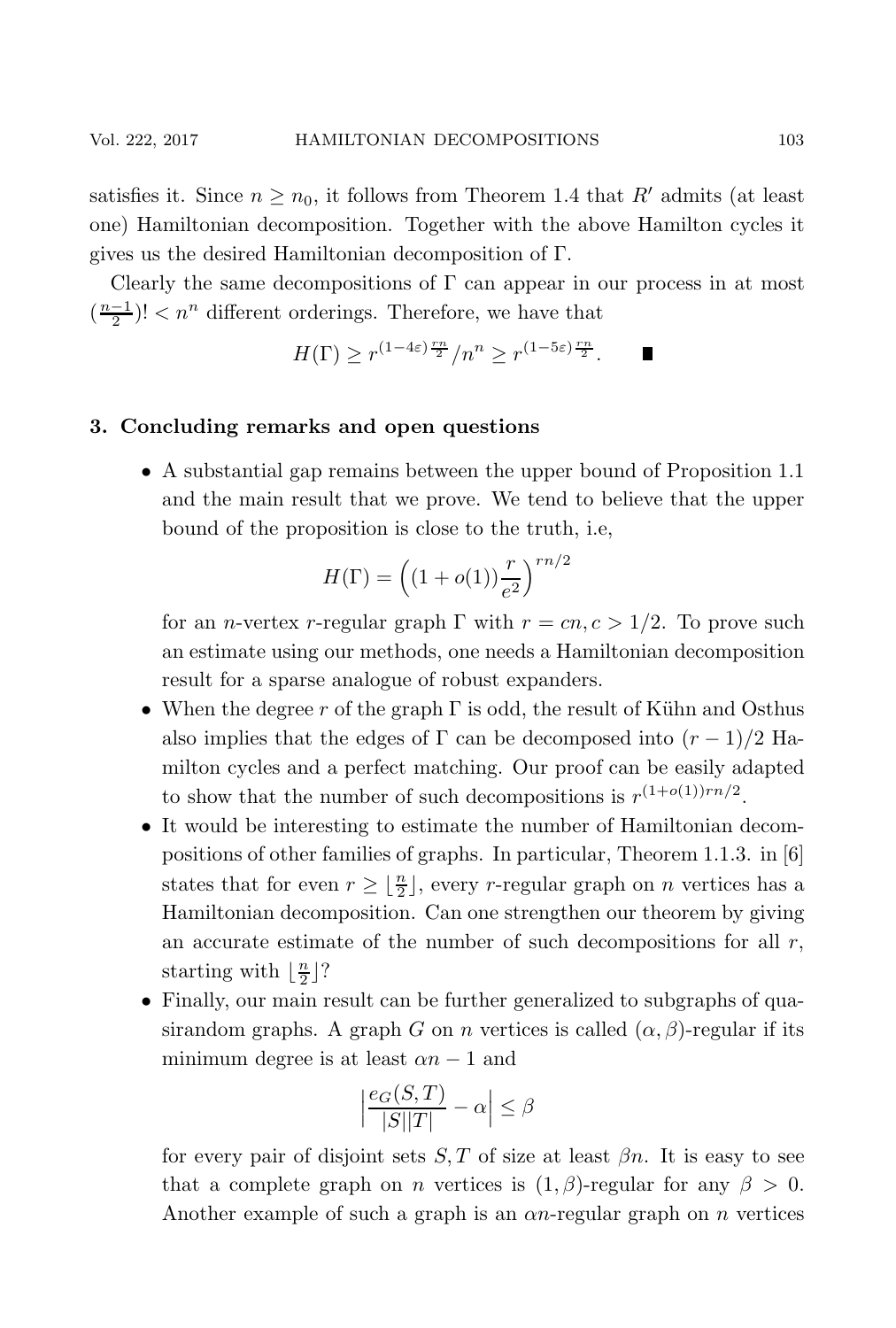whose nontrivial eigenvalues in absolute value are all  $o(n)$ ; see, e.g., the survey [17] for more details. We can obtain the following result on the number of Hamiltonian decompositions of regular subgraphs of  $(\alpha, \beta)$ -regular graphs.

THEOREM 3.1: For all constants  $c, \alpha$  such that  $c > \alpha/2$  there exists β > 0 *such that the following holds. Let* Γ *be an* r*-regular subgraph of an*  $(\alpha, \beta)$ -regular graph G such that  $r = cn$  is even. Then the number *of Hamiltonian decompositions of*  $\Gamma$  *satisfies*  $H(\Gamma) = r^{(1+o(1))rn/2}$ .

When G is a complete graph  $K_n$  this implies Theorem 1.2.

To prove this theorem, using our Theorem 1.3, one needs only to show that there are at least  $\gamma n^2$  edges (for some very small but fixed  $\gamma$ ) between any two subsets  $A, |A| = \delta^2 n$  and  $B, |B| = (1/2 - \delta)n$  of  $V(\Gamma)$ . Choose  $\delta \ll (c - \alpha/2)$  and  $\beta \ll \delta^2$ . If  $\Gamma$  contains two subsets A, B violating the above condition, then by the regularity of  $\Gamma$  the number of its edges between A and  $V(\Gamma) - B$  is very close to  $cn|A|$ . On the other hand the graph  $G$ , containing  $\Gamma$ , has roughly

$$
\alpha(n-|B|)|A| = \alpha(1/2+\delta)|A|
$$

edges between these sets (which is less), a contradiction. We omit further calculation.

Acknowledgment. We would like to thank an anonymous referee for the thorough review of the paper and for pointing out an error in the proof of Lemma 2.1. Part of this work was done when the third author visited the Freie University Berlin. He would like to thank the Humboldt Foundation for its generous support during this visit and the Freie University for its hospitality and stimulating research environment.

# **Appendix**

*Proof of Lemma 2.2.* The proof uses the same ideas as in [18], Lemma 5.2 and also [11], Section 3.1.

Let  $D^*$  be a random orientation of  $G^*$ , where each edge chooses an orientation uniformly at random and independently of the other edges. We claim that with high probability,  $D^*$  satisfies the following.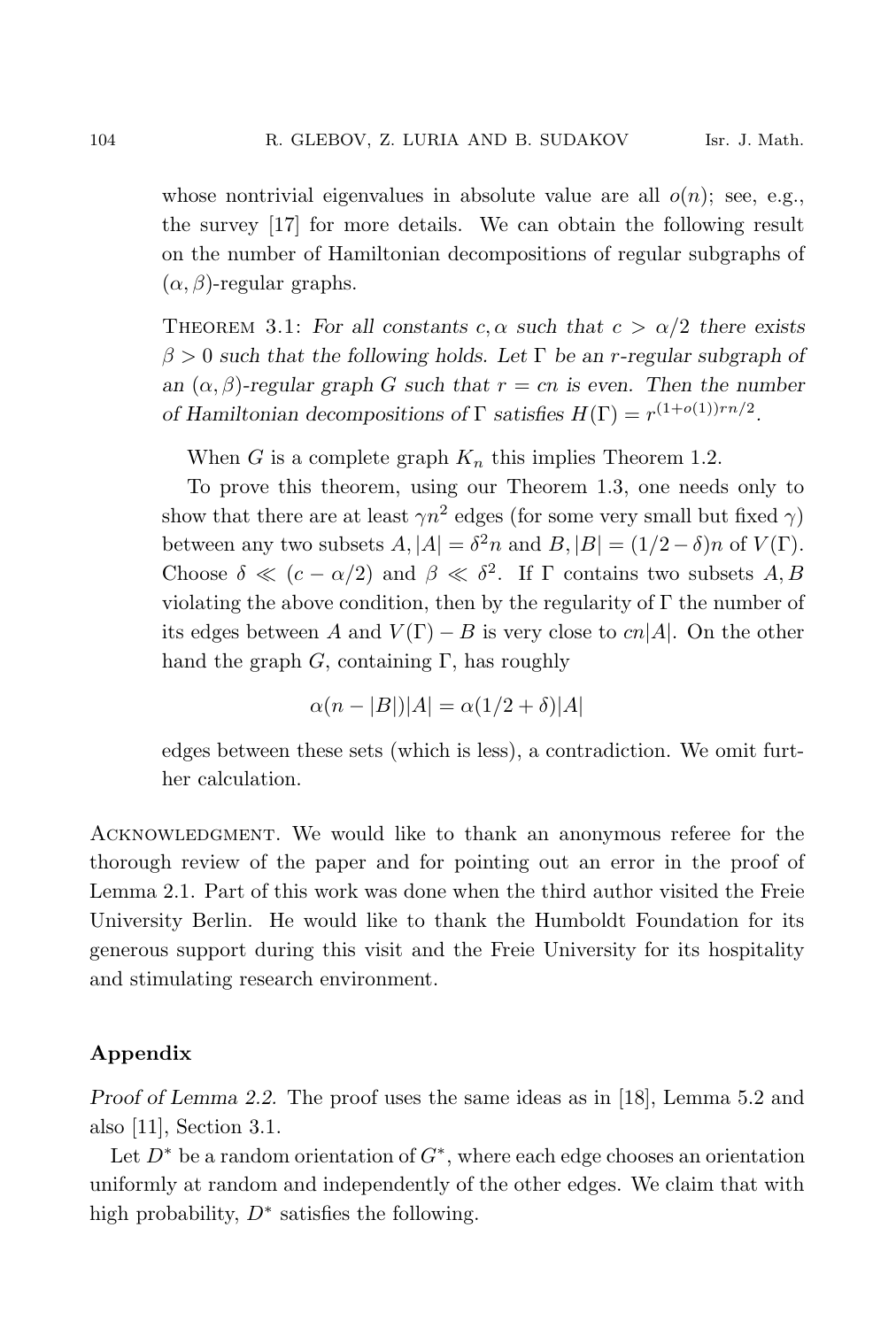• For every vertex  $v$  we have the following concentration on the indegrees and outdegrees:

$$
c_0 n/2 - n^{2/3} \le \deg_{in}(v) \le c_0 n/2 + n^{2/3},
$$
  
 $c_0 n/2 - n^{2/3} \le \deg_{out}(v) \le c_0 n/2 + n^{2/3}.$ 

• For every two subsets  $A, B \subset V$  such that  $|A| \geq c_0 n/3$  and  $|B| \geq n/2$ there are at least  $\gamma_0 n^2/3$  edges from A to B, and at least  $\gamma_0 n^2/3$  edges from B to A.

This follows from a straightforward application of Chernoff's inequality and the union bound.

Recall that

$$
d = \left\lceil \left( \frac{c_0 - \varepsilon_0}{2} \right) n \right\rceil.
$$

We construct a subdigraph of  $D^*$  whose indegrees and outdegrees are all equal to d. By forgetting the orientation of this subgraph we obtain the desired subgraph of  $G^*$ .

Consider the following flow network H. The vertex set is  $\{s, t\} \cup X \cup Y$ , where X and Y are both copies of  $V(G^*)$ . We add an edge  $(x, y)$  of capacity 1 for every edge  $(x, y)$  in  $D^*$ . Furthermore, we connect s to all vertices in X and also connect all vertices in Y to t using edges of capacity d. By the above discussion and the definition of d, note that the outdegrees of the vertices in X and the indegrees of the vertices in Y are all at least  $c_0n/2n^{2/3} > d$  and at most  $c_0n/2 + n^{2/3}$ . Our aim is to show that there is a flow of value dn in H. Clearly, the edges used in such a flow will correspond to a subdigraph of  $D^*$ whose indegrees and outdegrees are all d, as desired.

By the Max-Flow-Min-Cut Theorem, it is sufficient to show that the capacity of every cut is at least dn. Let  $C \subset V(H)$  such that  $s \in C$  and  $t \notin C$ , and let  $S = C \cap X$  and  $T = C \cap Y$ . The capacity of the cut defined by C is

$$
d(n-|S|) + e(S, Y \setminus T) + d|T|,
$$

which is at least  $dn$  if and only if

$$
e(S, Y \setminus T) \ge d|S| - d|T|.
$$

To show that this holds for any  $S$  and  $T$ , we must consider several cases. Note that we can assume that  $|S| > |T|$ , since otherwise  $d|S| - d|T| \leq 0$  and we are done.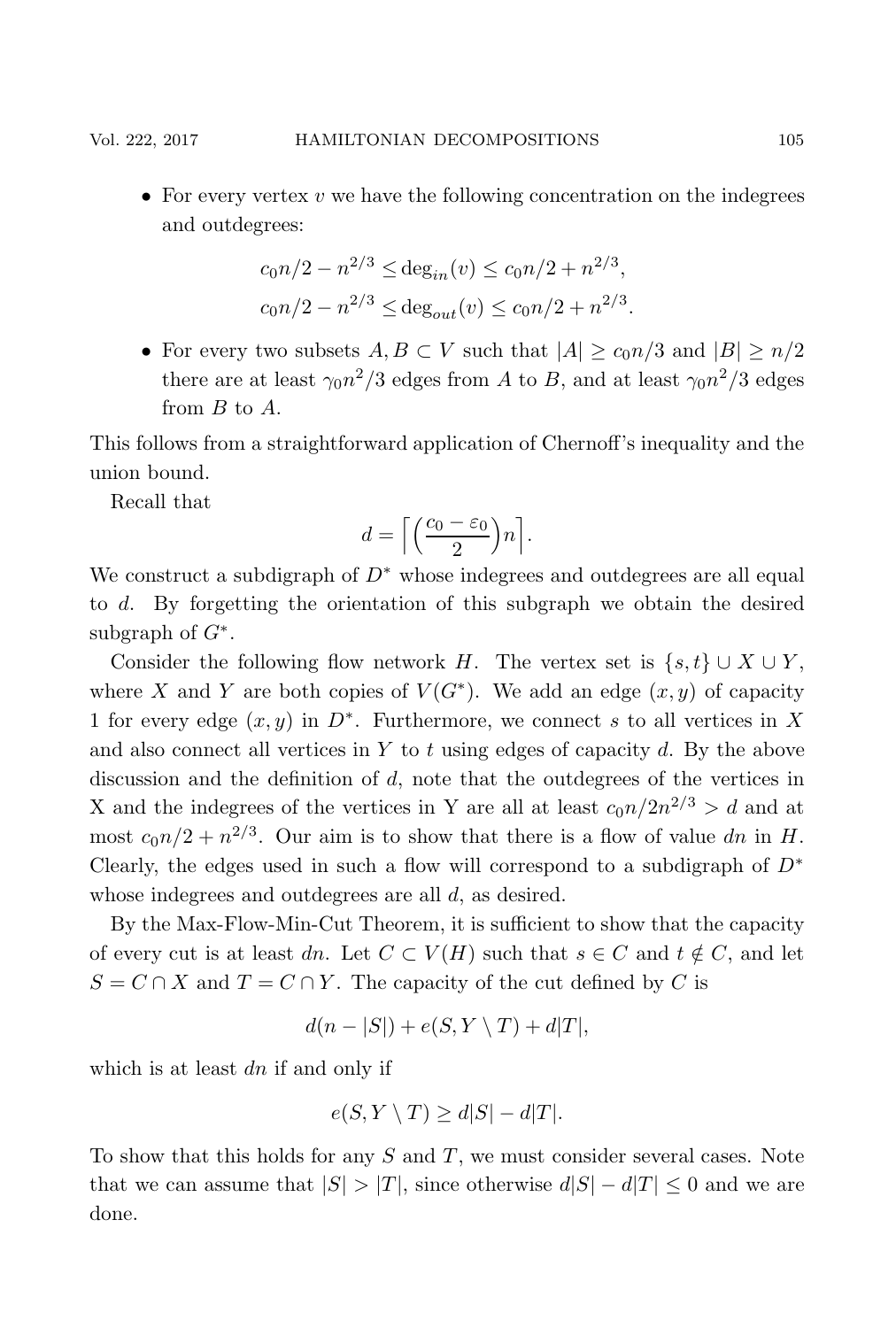(1)  $|S| < d$ : In this case, we have

$$
e(S, Y \setminus T) = e(S, Y) - e(S, T)
$$
  
\n
$$
\ge (c_0 n/2 - n^{2/3})|S| - |S||T|
$$
  
\n
$$
\ge d|S| - d|T|.
$$

(2)  $|S| - |T| \ge \frac{4n^{2/3}}{\varepsilon_0}$ : Here, we use the fact that d is substantially smaller than the indegrees and outdegrees of the vertices,

$$
e(S, Y \setminus T) \ge e(S, Y) - e(X, T)
$$
  
\n
$$
\ge (c_0 n/2 - n^{2/3})|S| - (c_0 n/2 + n^{2/3})|T|
$$
  
\n
$$
= d|S| - d|T| + \left(\frac{\varepsilon_0 n}{2}\right)(|S| - |T|) - 2n^{2/3}|T|
$$
  
\n
$$
\ge d|S| - d|T|.
$$

(3)  $|S| \leq (1 - c_0/3)n$ : If  $|T| \geq n/2$ , since  $|X \setminus S| \geq c_0 n/3$ , by the second property of  $D^*$  we have  $e(X \setminus S, T) \geq \frac{\gamma_0 n^2}{3}$ . Otherwise,  $|T| < n/2$ . Since, after the above cases, we can assume that  $|T| \ge |S| - \frac{4n^{2/3}}{\varepsilon_0}$  and  $|S| \geq d$ , we have that  $|X \setminus S| \geq (1 - o(1))n/2$  and  $T \geq c_0 n/3$ . Thus, again by the second property of  $D^*$ , we have  $e(X \setminus S, T) \geq (1 - o(1)) \frac{\gamma_0 n^2}{3}$ . Indeed, by adding  $o(n)$  vertices to  $X \setminus S$  we obtain a set of size at least  $n/2$ , and this can change the number of edges to T by at most  $o(n^2)$ . Hence, in both cases we have  $e(X \setminus S, T) \ge (1 - o(1)) \frac{\gamma_0 n^2}{3}$ , and therefore

$$
e(S, Y \setminus T) = e(S, Y) - e(X, T) + e(X \setminus S, T)
$$
  
\n
$$
\ge (c_0 n/2 - n^{2/3})|S| - (c_0 n/2 + n^{2/3})|T| + (1 - o(1))\frac{\gamma_0 n^2}{3}
$$
  
\n
$$
\ge d|S| - d|T|.
$$

(4)  $S > (1 - c_0/3)n$ : Here, by the above we assume that  $|T| \ge |S| - \frac{4n^{2/3}}{\varepsilon_0}$ ,

$$
e(S, Y \setminus T) = e(X, Y \setminus T) - e(X \setminus S, Y \setminus T)
$$
  
\n
$$
\ge d|Y \setminus T| - |X \setminus S||Y \setminus T|
$$
  
\n
$$
\ge d|Y \setminus T| - |X \setminus S|\left(\frac{c_0 n}{3} + \frac{4n^{2/3}}{\varepsilon_0}\right)
$$
  
\n
$$
\ge d|Y \setminus T| - d|X \setminus S|
$$
  
\n
$$
= d|S| - d|T|.
$$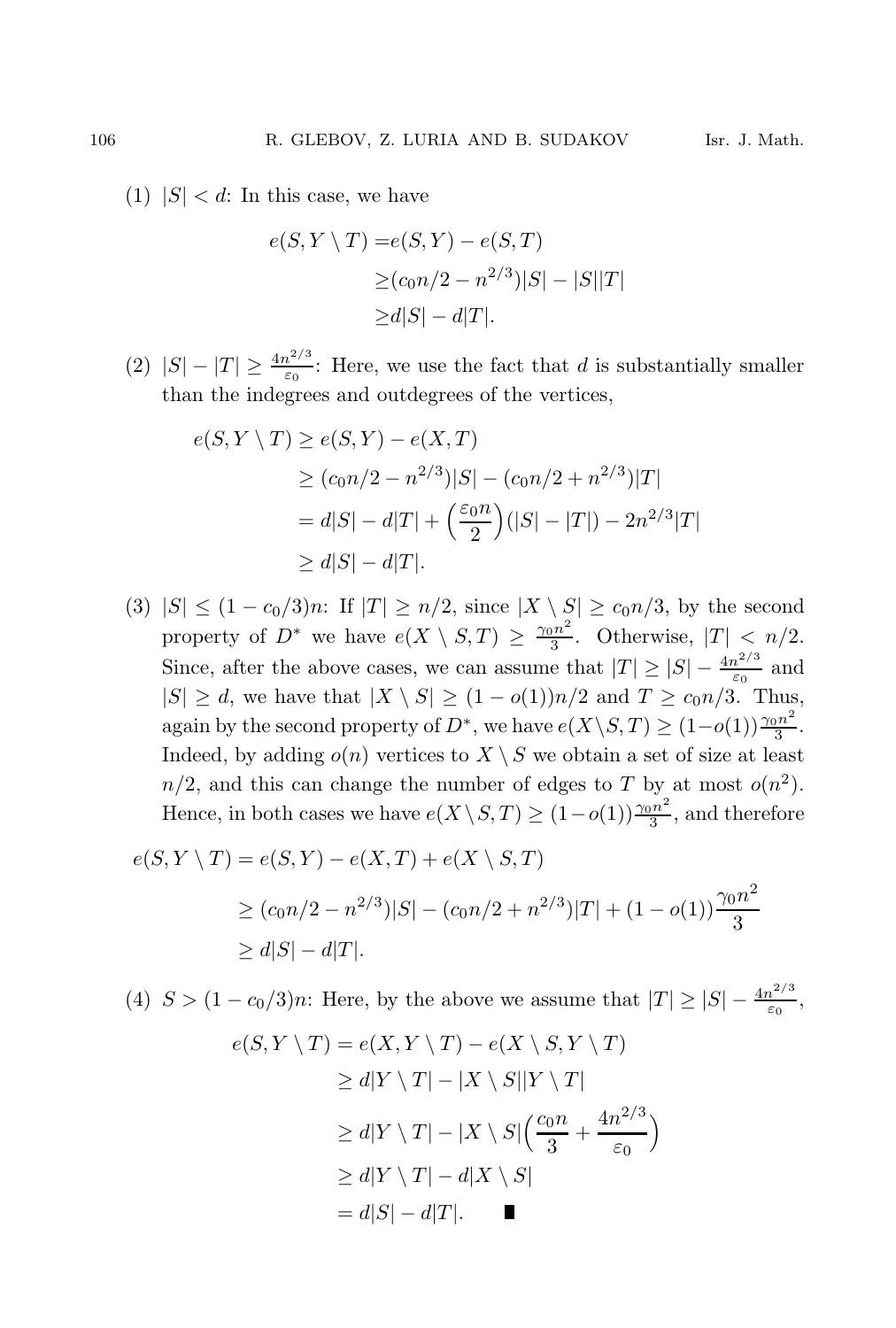## **References**

- [1] N. Alon, *The maximum number of Hamiltonian paths in tournaments*, Combinatorica **10** (1990), 319–324.
- [2] B. Alspach, *The wonderful Walecki construction*, Bulletin of the Institute of Combinatorics and its Applications **52** (2008), 7–20.
- [3] B. Alspach, J. C. Bermond and D. Sotteau, *Decomposition into cycles I: Hamilton decompositions*, in: *Cycles and Rays (Montreal, PQ, 1987)*, NATO Advanced Science Institutes Series C: Mathematical and Physical Sciences, Vol. 301, Kluwer Academic Publishers, Dordrecht, 1990, pp. 9–18.
- [4] J. C. Bermond, O. Favaron and M. Maheo, *Hamiltonian decomposition of Cayley graphs of degree* 4, Journal of Combinatorial Theory. Series B **46** (1989), 142–153.
- [5] L. M. Br´egman, *Certain properties of nonnegative matrices and their permanents*, Doklady Akademii Nauk SSSR **211** (1973), 27–30.
- [6] B. Csaba, A. Lo, D. K¨uhn, D. Osthus and A. Treglown, *Proof of the* 1*-factorization and Hamilton decomposition conjectures*, Memoirs of the American Mathematical Society **244** (2016).
- [7] B. Cuckler and J. Kahn, *Hamilton cycles in Dirac graphs*, Combinatorica **29** (2009), 299–326.
- [8] A. Ferber, M. Krivelevich and B. Sudakov, *Counting and packing Hamilton cycles in dense graphs and oriented graphs*, Journal of Combinatorial Theory. Series B **122** (2017), 196–220.
- [9] A. Fortuna, Z. Skupień and A. Zak, *Maximizing hamiltonian pairs and k-sets via numerous leaves in a tree*, Discrete Mathematics **309** (2009), 1788–1792.
- [10] A. Frieze, *On the number of perfect matchings and Hamilton cycles in* -*-regular nonbipartite graphs*, Electronic Journal of Combinatorics **7** (2000), Research Paper 57.
- [11] A. Frieze and M. Krivelevich, *On packing Hamilton cycles in* ε*-regular graphs*, Journal of Combinatorial Theory. Series B **94** (2005), 159–172.
- [12] R. Glebov and M. Krivelevich, *On the number of Hamilton cycles in sparse random graphs*, SIAM Journal on Discrete Mathematics **27** (2013), 27–42.
- [13] S. Janson, *The numbers of spanning trees, Hamilton cycles and perfect matchings in a random graph*, Combinatorics, Probability and Computing **3** (1994), 97–126.
- [14] J. H. Kim and N. Wormald, *Random matchings which induce Hamilton cycles and Hamiltonian decompositions of random regular graphs*, Journal of Combinatorial Theory. Series B **81** (2001), 20–44.
- [15] F. Knox, D. Kühn and D. Osthus, *Edge-disjoint Hamilton cycles in random graphs*, Random Structures & Algorithms **46** (2015), 397–445.
- [16] M. Krivelevich, *On the number of Hamilton cycles in pseudo-random graphs*, Electronic Journal of Combinatorics **19** (2012), publication P25.
- [17] M. Krivelevich and B. Sudakov, *Pseudo-random graphs*, in *More Sets, Graphs and Numbers*, Bolyai Society Mathematical Studies, Vol. 15, Springer, Berlin, 2006, pp. 199–262.
- [18] D. K¨uhn and D. Osthus, *Hamilton decompositions of regular expanders: a proof of Kelly's conjecture for large tournaments*, Advances in Mathematics **237** (2013), 62–146.
- [19] D. K¨uhn and D. Osthus, *Hamilton decompositions of regular expanders: applications*, Journal of Combinatorial Theory. Series B **104** (2014), 1–27.